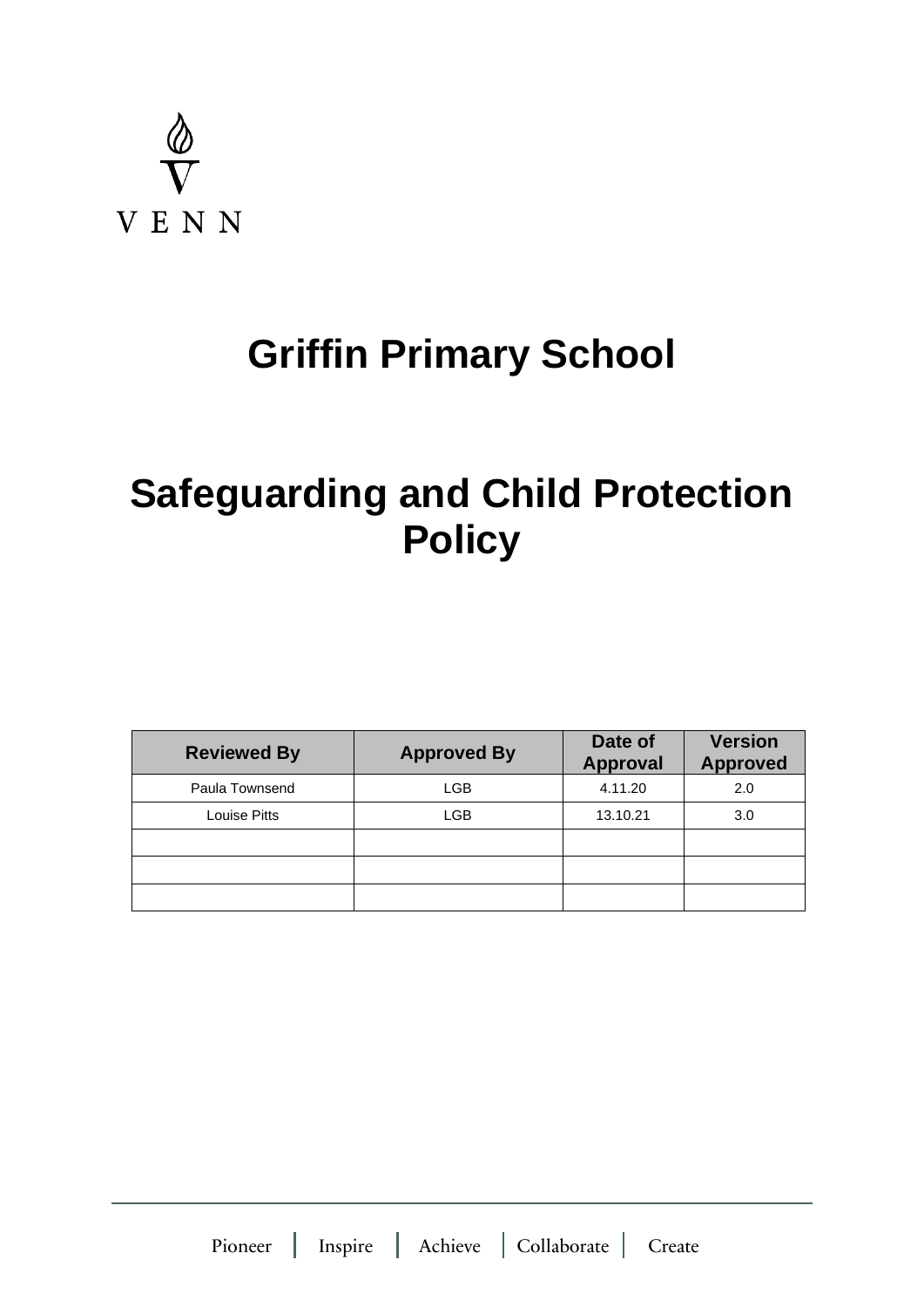#### **VERSION 3.0**

**All Child Protection policies should be read in conjunction with the Hull Safeguarding Children's Partnership Procedures and Practice Guidance <http://hullscb.proceduresonline.com/> and Keeping children safe in education.**

This child protection policy was reviewed: September 2021

Next review date: September 2022

Griffin Primary School has a responsibility to protect and safeguard the welfare of children and young people they come into contact with. The need for guidelines and procedures is important to ensure that this is done with understanding and clarity.

#### **The Safeguarding Team include the following staff:**

**Louise Pitts – Designated Safeguarding and Child Protection Lead (DSL); Designated lead for Looked after Children (LAC) and Previously Looked after Children (PLAC)**

#### **Amy Carter – Deputy Designated Safeguard and Child Protection Lead Lead**

#### **Andy Kitchin – SBM/Single Central Record**

All staff and volunteers should be made aware of this policy, and be able to demonstrate an understanding of their responsibilities for safeguarding and promoting the welfare of children, including how to respond to any child protection concerns and how to make a referral to local authority children's social care or the police if necessary. The Safeguarding and Child Protection Policy is part of the induction pack for all new staff and volunteers. All staff are expected to read and sign the most current Safeguarding and Child Protection Policy and Part One of Keeping Children Safe in Education (this is annually). All staff have attended the Level 1 safeguarding children – A shared responsibility- Awareness, Recognition and Response training approved from the Hull safeguarding children's partnership or equivalent Level 1. It is expected that all staff complete the full 1 day training every 6 years and complete ½ day training every 3 years. The refresher training could be online training or face to face depending on the member of staff. Throughout the year, staff have regular updates, termly newsletters and training regarding safeguarding children.

The Governor responsible for safeguarding is **Chris Storr**. The governing body ensures policies, procedures and training in schools is effective and complies with the law at all times.

The Safeguarding and Child Protection Policy should be read in conjunction with:

- o Online Safety Policy
- o SEND Policy
- o Behaviour Policy
- o Code of Conduct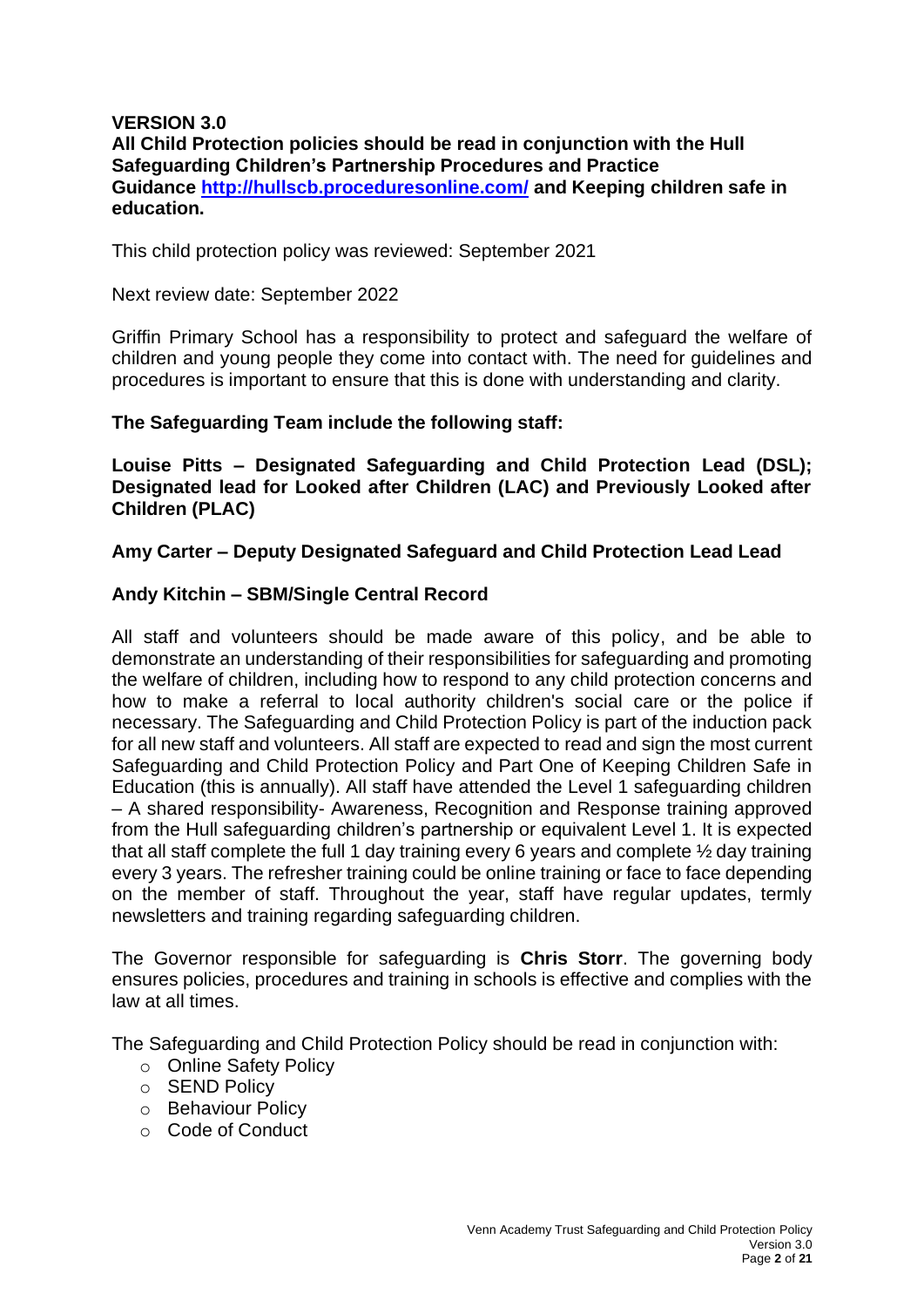# **Contents**

- 1. Safeguarding and promoting the welfare of children
- 2. Children
- 3. Early Help
- 4. Child Protection
- 5. Definitions of harm
	- Abuse
	- Physical abuse
	- Emotional abuse
	- Sexual abuse
	- Neglect
	- Other specific sources of harm
- 6. Recognition of harm
	- Children with special educational needs (SEN) and disabilities
	- Young carers
- 7. Acting on concerns
	- Seeking Medical Attention
	- Managing a disclosure
	- FGM
	- Peer on peer abuse Sexting and Upskirting
	- Sexual violence and sexual harassment
- 8. Referring concerns about a child
	- FGM
	- Consent
	- The Hull Safeguarding Children's Partnership Contact and Referral Form
	- Expectation of feedback
- 9. Allegations against staff members / volunteers
	- Allegations against staff in their private lives or which occur in the community
- 10.Allegations of abuse made against other children
	- Sexual violence and sexual harassment between children in schools
- 11.Recruitment and selection
- 12.Contacts
	- Hull
	- East Riding of Yorkshire
- Appendix 1 Actions where there are concerns about a child
- Appendix 2 Seven Golden rules of information sharing
- Appendix 3 Consideration when contacting another agency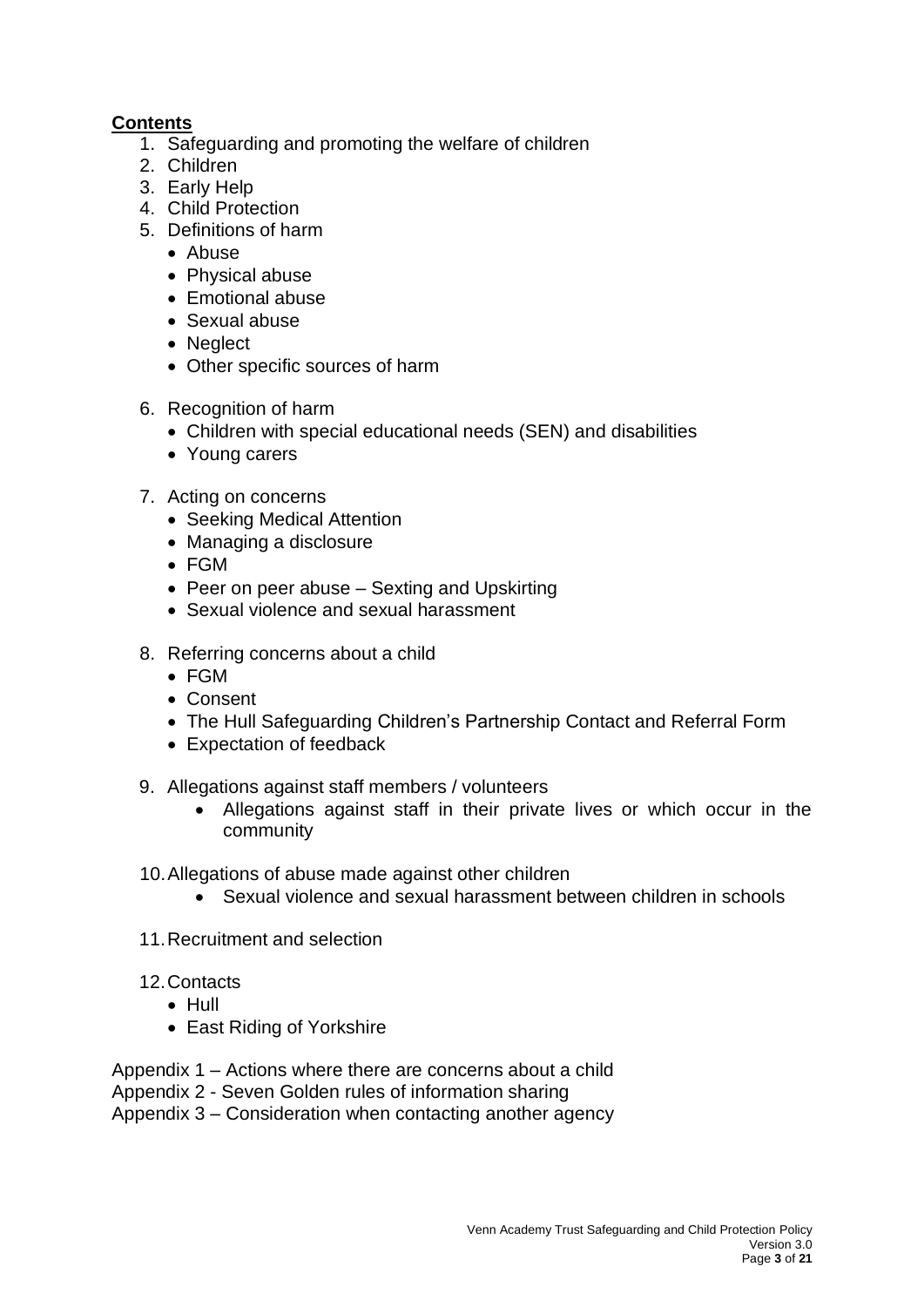# **1. Safeguarding and promoting the welfare of children**

Defined for the purposes of this guidance as:

- protecting children from maltreatment;
- preventing impairment of children's health or development;
- ensuring that children are growing up in circumstances consistent with the provision of safe and effective care; and
- taking action to enable all children to have the best life chances.

## **2. Children**

Anyone who has not yet reached their 18th birthday. The fact that a child has reached 16 years of age, is living independently or is in further education, is a member of the armed forces, is in hospital or in custody in the secure estate, does not change his/her status or entitlements to services or protection

## **3. Early Help**

Children and their families will experience a range of needs at different times in their lives. All children require access to high-quality universal services (such as schools, health visitors and nurseries), but some will also benefit from extra support to address additional needs. In Hull this support is called Early Help.

"Providing early help is more effective in promoting the welfare of children than reacting later. Early help means providing support as soon as a problem emerges, at any point in a child's life, from the foundation years through to the teenage years" (Working Together to Safeguard Children 2015).

From the perspective of a child, it is clearly best to receive help before they have any, or have only minor, adverse experiences. In Hull, Early Help hubs offer a range of support for practitioners who need advice, guidance or a short intervention when working with children and families with additional needs.

All staff and volunteers should understand the importance of intervening early, before and problems become entrenched, and know how to access additional support for children, young people and families through the Early Help Hubs. All staff are aware that all children may benefit from early help, however staff are aware that some children may potentially need early help more than others due to other circumstances, for example disabilities, young carer, etc. The consent of parents / carers should always be sought before making a request for a service to the Early Help. If at any time the concerns about the child become more serious, they should be referred to Children's Social Care Early Help and Safeguarding Hub (EHaSH).

#### **4. Child Protection**

Part of safeguarding and promoting welfare. This refers to the activity that is undertaken to protect specific children who are suffering, or are likely to suffer, significant harm.

All staff should be aware that safeguarding incidents and/or behaviours can be associated with contextual factors outside of Griffin Primary School. All staff should consider whether children are at risk of abuse or exploitation in situations outside their families. Extra-familiar harms take a variety of different forms and children can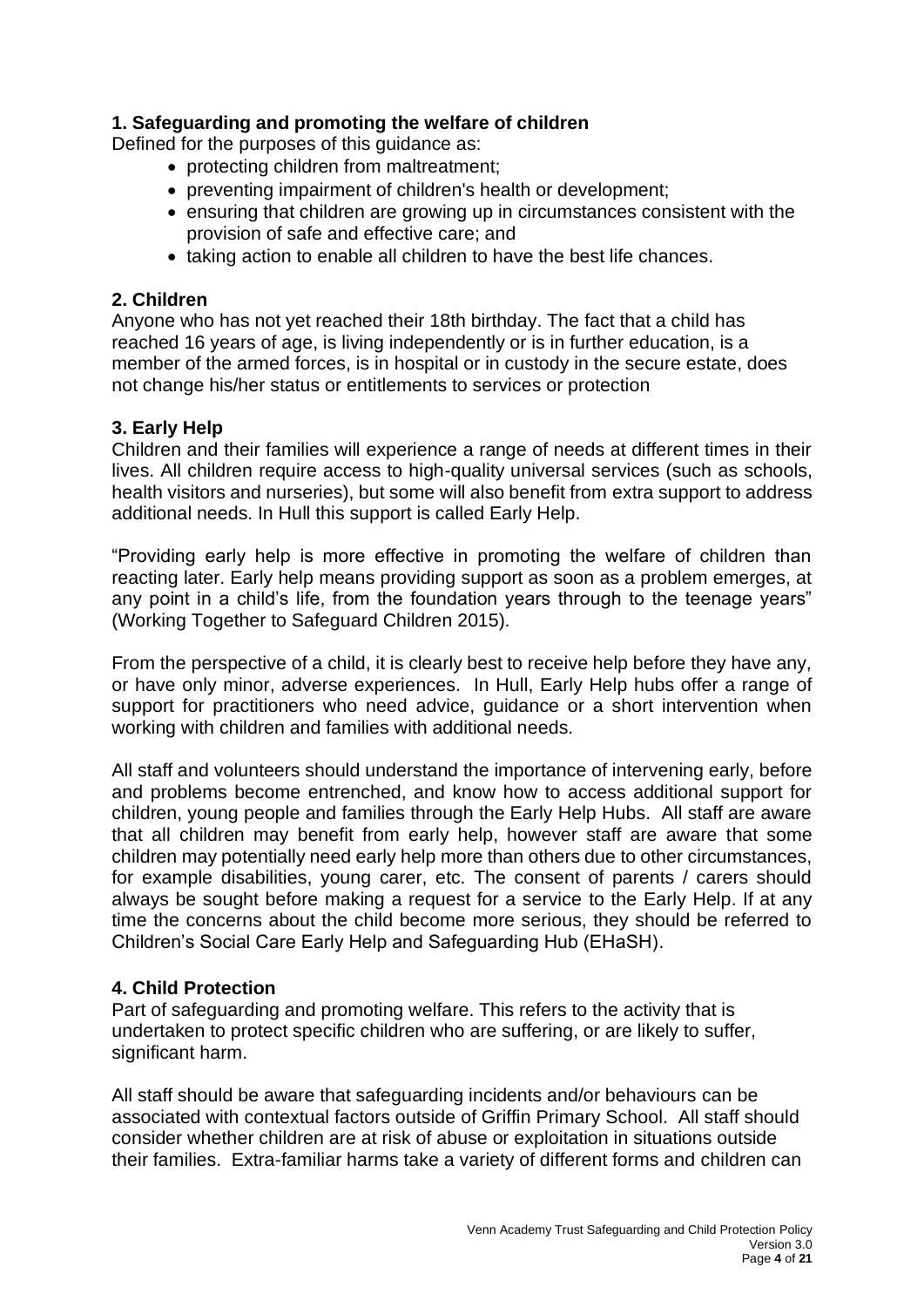be vulnerable to multiple harms including (but not limited to) sexual exploitation, criminal exploitation and serious youth violence.

# **5. Definitions of harm**

### **Abuse**

A form of maltreatment of a child. Somebody may abuse or neglect a child by inflicting harm, or by failing to act to prevent harm. Children may be abused in a family or in an institutional or community setting by those known to them or, more rarely, by others (e.g. via the internet). They may be abused by an adult or adults, or another child or children.

# **Physical abuse**

A form of abuse which may involve hitting, shaking, throwing, poisoning, burning or scalding, drowning, suffocating or otherwise causing physical harm to a child. Physical harm may also be caused when a parent or carer fabricates the symptoms of, or deliberately induces, illness in a child.

## **Emotional abuse**

The persistent emotional maltreatment of a child such as to cause severe and persistent adverse effects on the child's emotional development. It may involve conveying to a child that they are worthless or unloved, inadequate, or valued only insofar as they meet the needs of another person. It may include not giving the child opportunities to express their views, deliberately silencing them or 'making fun' of what they say or how they communicate. It may feature age or developmentally inappropriate expectations being imposed on children. These may include interactions that are beyond a child's developmental capability, as well as overprotection and limitation of exploration and learning, or preventing the child participating in normal social interaction. It may involve seeing or hearing the illtreatment of another. It may involve serious bullying (including online bullying), causing children frequently to feel frightened or in danger, or the exploitation or corruption of children. Some level of emotional abuse is involved in all types of maltreatment of a child, though it may occur alone.

#### **Sexual abuse**

Involves forcing or enticing a child or young person to take part in sexual activities, not necessarily involving a high level of violence, whether or not the child is aware of what is happening. The activities may involve physical contact, including assault by penetration (for example, rape or oral sex) or non-penetrative acts such as masturbation, kissing, rubbing and touching outside of clothing. They may also include non-contact activities, such as involving children in looking at, or in the production of, sexual images, watching sexual activities, encouraging children to behave in sexually inappropriate ways, or grooming a child in preparation for abuse (including via the internet). Sexual abuse is not solely perpetrated by adult males. Women can also commit acts of sexual abuse, as can other children.

# **Neglect**

The persistent failure to meet a child's basic physical and/or psychological needs, likely to result in the serious impairment of the child's health or development. Neglect may occur during pregnancy as a result of maternal substance abuse. Once a child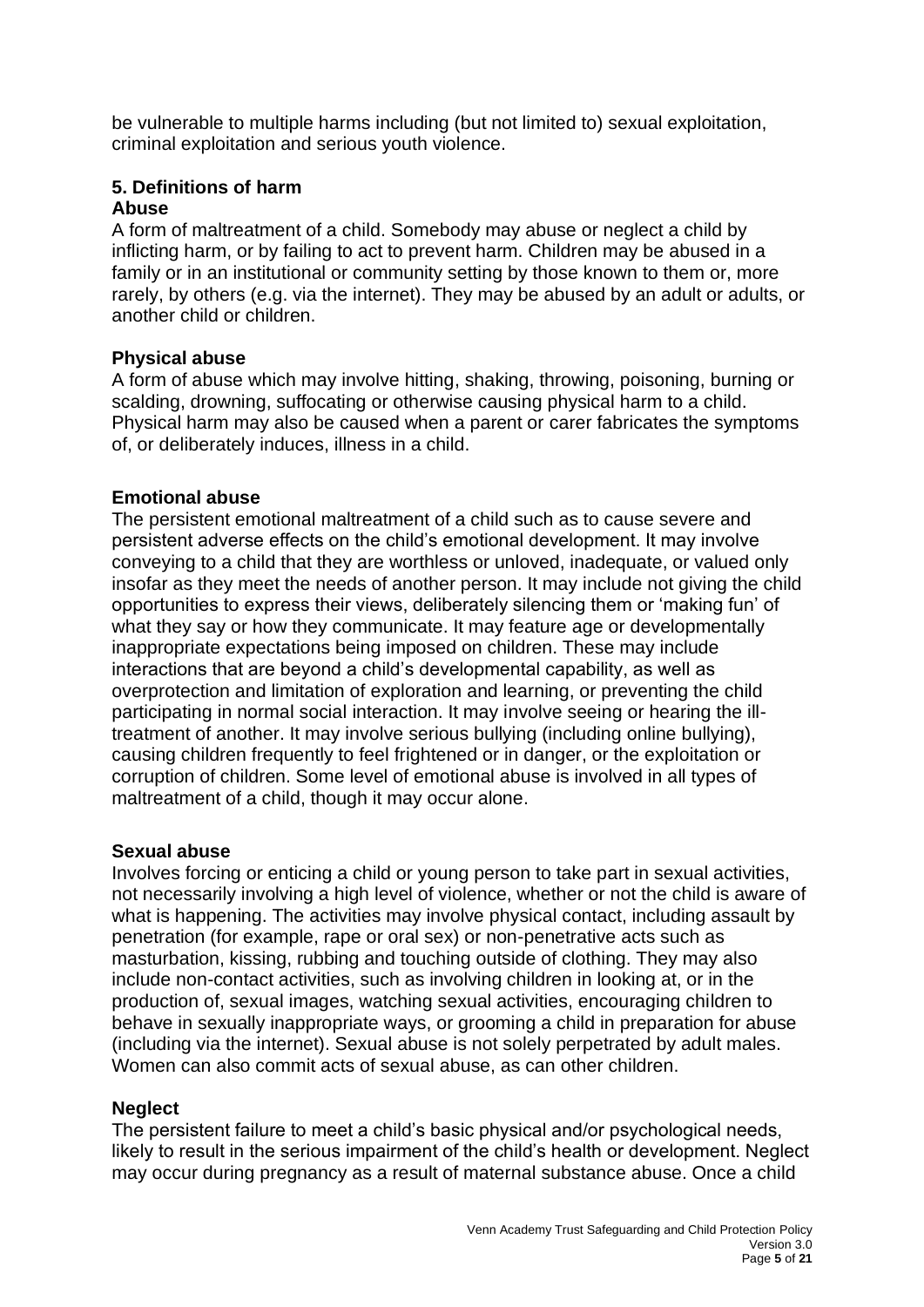is born, neglect may involve a parent or carer failing to: provide adequate food, clothing and shelter (including exclusion from home or abandonment); protect a child from physical and emotional harm or danger; ensure adequate supervision (including the use of inadequate care-givers); or ensure access to appropriate medical care or treatment. It may also include neglect of, or unresponsiveness to, a child's basic emotional needs.

This is not an exhaustive list and it must be recognised that it is not the role of staff / volunteers to make an assessment of whether children or young people have suffered harm. All staff, supply staff and volunteers with the designation safeguarding lead have a duty to report any concerns about harm in accordance with the Hull Safeguarding Children's Partnership, Procedures and Practice Guidance.

#### **Other specific sources of harm**

Staff/volunteers also need to be aware of other specific sources of abuse and safeguarding issues, some of these are listed below:

- o Children and the court system
- o Children missing from education
- o Children with family members in prison
- o Child sexual exploitation (CSE)
- o Child criminal exploitation (CCE)
- o County lines
- o Domestic abuse
- o Homelessness
- o Honour-based abuse
- o Preventing radicalisation
- o Peer on peer abuse
- o Serious violence
- o Sexual violence and sexual harassment between children
- o Female Genital Mutilation (FGM)
- o Upskirting
- o Mental Health

Keeping Children Safe in Education, Annex B p125 provides additional information for these specific sources of harm.

# **For a more comprehensive list of specific sources of harm, please refer to the practice guidance in HSCB guidelines and procedures**

[http://hullscb.proceduresonline.com](http://hullscb.proceduresonline.com/)

#### **Child sexual exploitation (CSE)**

Child sexual exploitation is a form of child sexual abuse. It occurs when an individual or group takes advantage of an imbalance of power to coerce, manipulate or deceive a child or young person under the age of 18 into sexual activity in exchange for something the victim needs or wants, and/or for the financial advantage or increased status of the perpetrator or facilitator. The victim may have been sexually exploited even if the sexual activity appears consensual. CSE does not always involve physical contact; it can also occur through the use of technology and the internet. Please refer to Keeping Children Safe in Education (2021) for indicators of CSE.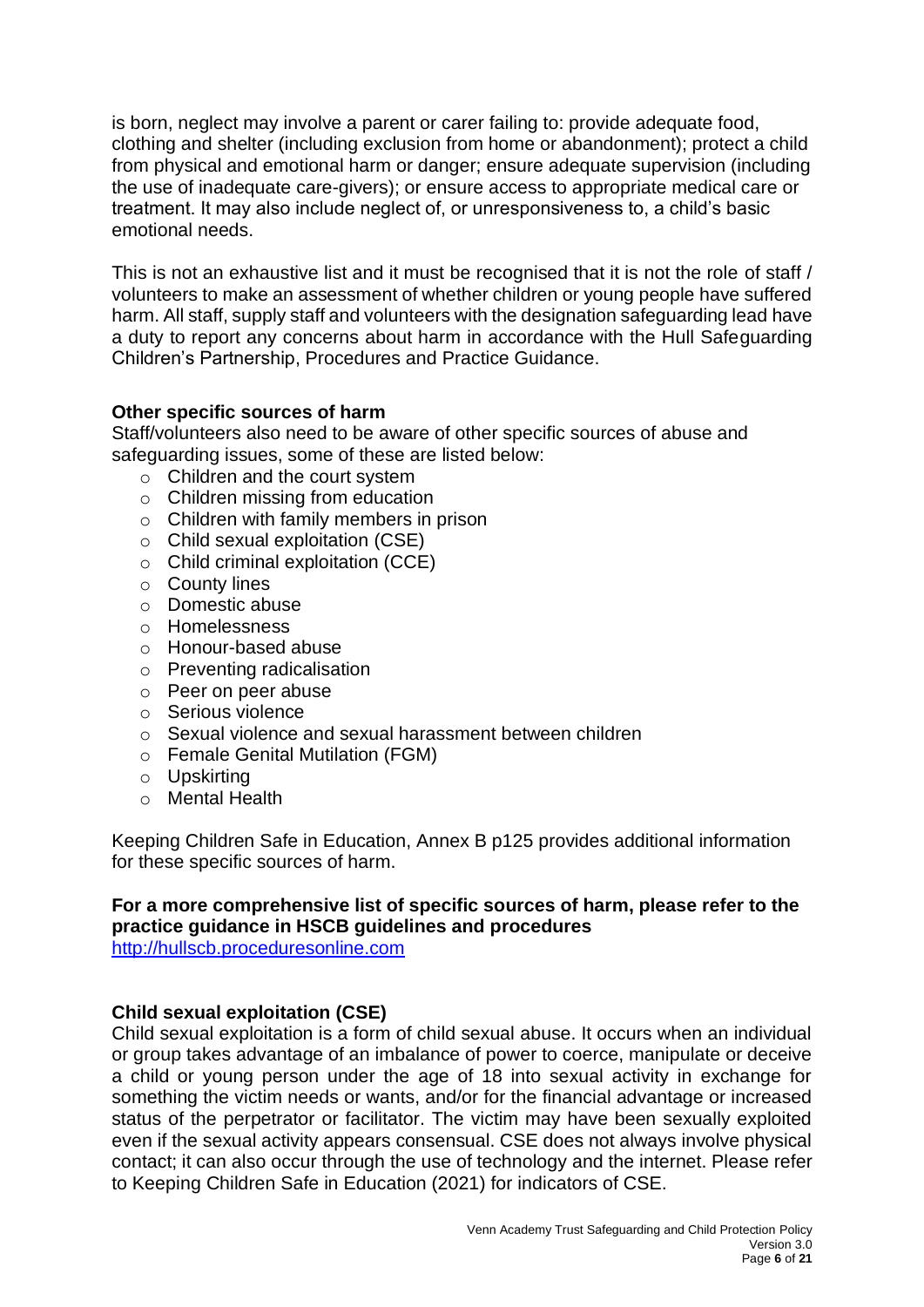# **Child criminal exploitation (CCE)**

CCE is where an individual or group takes advantage of an imbalance of power to coerce, control, manipulate or deceive a child into any criminal activity in exchange for something the victim needs or wants, and/or for the financial or other advantage of the perpetrator or facilitator and/or through violence or the threat of violence. An example of CCE is County Lines. The victim may have been criminally exploited even if the activity appears consensual. The experience of girls who have been criminally exploited can be very different to that of boys. Refer to Keeping Children Safe in Education (2021) for indicators of CCE.

#### **Female Genital Mutilation (FGM)**

FGM comprises all procedures involving partial or total removal of the external female genitalia or other injury to the female genital organs. It is illegal in the UK and a form of child abuse with long-lasting harmful consequences. FGM mandatory reporting duty for teachers Section 5B of the Female Genital Mutilation Act 2003 (as inserted by section 74 of the Serious Crime Act 2015) places a statutory duty upon teachers along with regulated health and social care professionals in England and Wales, to report to the police where they discover (either through disclosure by the victim or visual evidence) that FGM appears to have been carried out on a girl under 18.

#### **Mental Health**

All staff should be aware that mental health problems can, in some cases, be an indicator that a child has suffered, or is at risk of suffering abuse, neglect or exploitation. Concerns about the mental health of a child that is also a safeguarding concern should be reported to the safeguarding team so that immediate action can be taken. The safeguarding team will work with external agencies and use guidance in Mental Health and Behaviour in Schools Guidance (November 2018).

#### **Peer on Peer abuse (child on child)**

Children can abuse other children and staff are aware that this is referred to as peer on peer abuse. This can happen both inside and outside of school and online. It is important that staff recognise and challenge inappropriate behaviours and they are not just dismissed as 'banter' or 'part of growing up'.

Peer on peer abuse is most likely to include, but may not be limited to:

- o bullying (including cyberbullying, prejudice-based and discriminatory bullying);
- o abuse in intimate personal relationships between peers;
- o physical abuse such as hitting, kicking, shaking, biting, hair pulling, or otherwise causing physical harm (this may include an online element which facilitates, threatens and/or encourages physical abuse);
- o sexual violence, such as rape, assault by penetration and sexual assault;(this may include an online element which facilitates, threatens and/or encourages sexual violence);
- $\circ$  sexual harassment, such as sexual comments, remarks, jokes and online sexual harassment, which may be standalone or part of a broader pattern of abuse;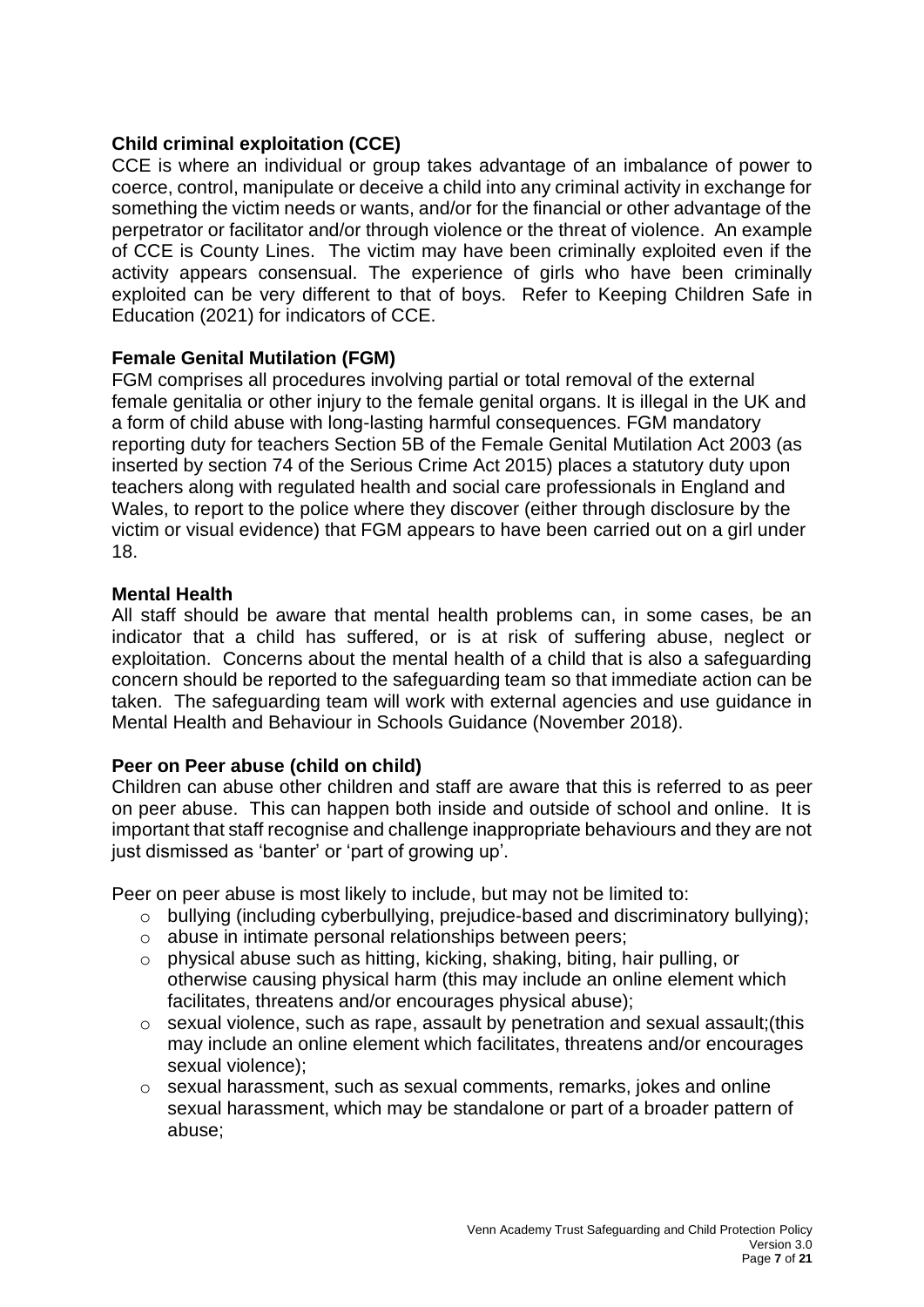- o causing someone to engage in sexual activity without consent, such as forcing someone to strip, touch themselves sexually, or to engage in sexual activity with a third party;
- o consensual and non-consensual sharing of nudes and semi nudes images and or videos (also known as sexting or youth produced sexual imagery);
- o upskirting, which typically involves taking a picture under a person's clothing without their permission, with the intention of viewing their genitals or buttocks to obtain sexual gratification, or cause the victim humiliation, distress or alarm; and
- o initiation/hazing type violence and rituals (this could include activities involving harassment, abuse or humiliation used as a way of initiating a person into a group and may also include an online element)

Refer to Sexual Violence and Sexual Harassment between children in schools and colleges for more detail and information (September 2021)

#### **Serious Violence**

All staff should be aware of the indicators that might signal children that are at risk from, or are involved with serious violent crime. These can include increased absence from school, a change in friendships or relationships with older individuals or groups, a significant decline in performance, signs of self-harm or a significant change in wellbeing, or signs of assault or unexplained injuries.

Unexplained gifts or new possessions could also indicate that children have been approached by, or are involved with, individuals associated with criminal networks or gangs and may be at risk of criminal exploitation.

#### **Online Safety**

The breadth of issues classified within online safety is considerable, but can be categorised into four areas of risk:

• **content:** being exposed to illegal, inappropriate or harmful content, for example: pornography, fake news, racism, misogyny, self-harm, suicide, anti-Semitism, radicalisation and extremism.

• **contact:** being subjected to harmful online interaction with other users; for example: peer to peer pressure, commercial advertising and adults posing as children or young adults with the intention to groom or exploit them for sexual, criminal, financial or other purposes'.

• **conduct:** personal online behaviour that increases the likelihood of, or causes, harm; for example, making, sending and receiving explicit images (e.g consensual and non-consensual sharing of nudes and semi-nudes and/or pornography, sharing other explicit images and online bullying; and

•**commerce** - risks such as online gambling, inappropriate advertising, phishing and or financial scams. If you feel your pupils, students or staff are at risk, please report it to the Anti-Phishing Working Group (https://apwg.org/).

Online Safety is taught through Computing and PSHE lessons, with additional support and information provided through assemblies, open floor class discussions and newsletters shared with pupils, parents and carers.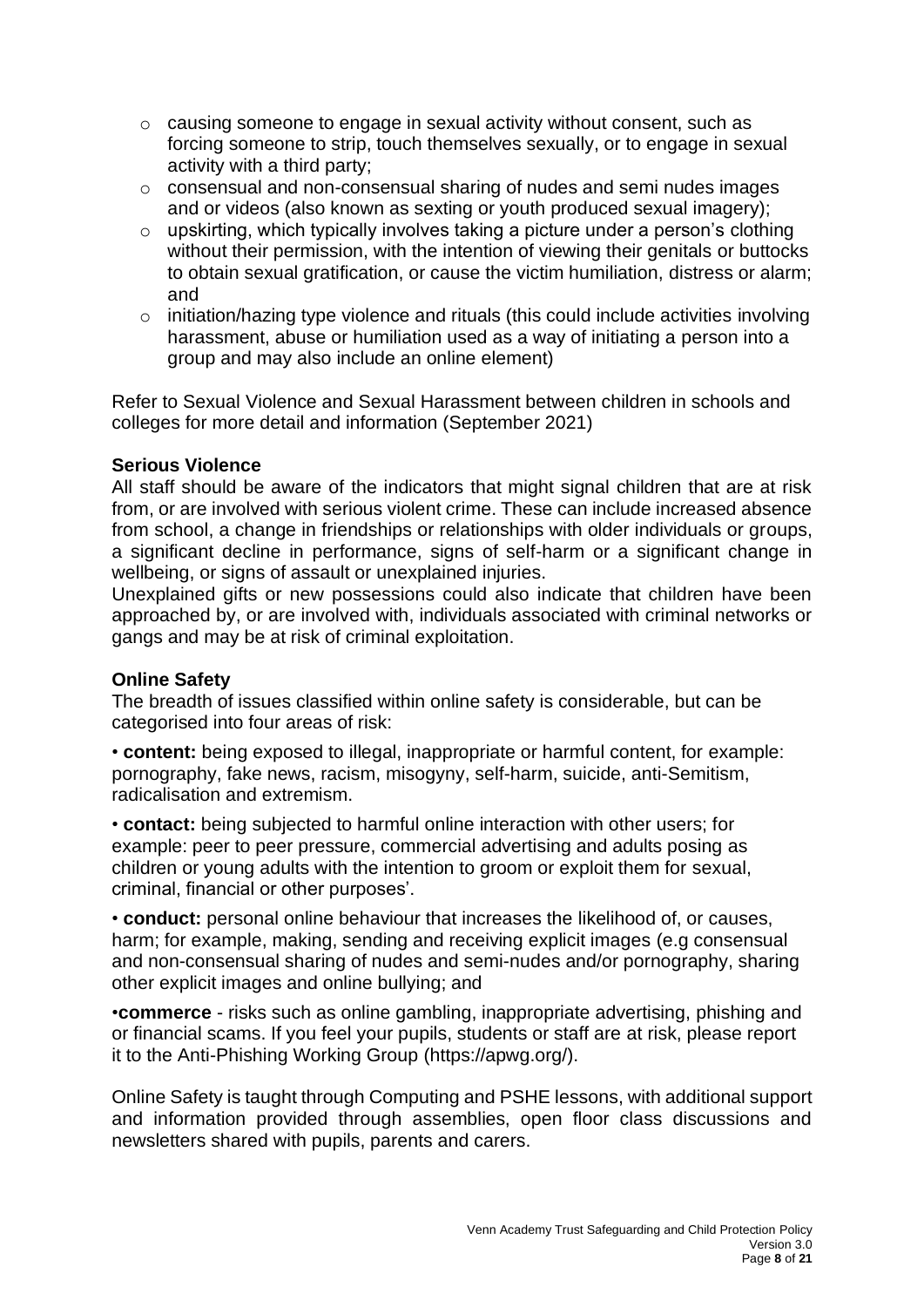Mobile phones and Smart watches belonging to pupils are not permitted in school. Any which are brought in are handed in to the school office or class teacher for safe keeping and returned at the end of each day.

Refer to the Online Safety Policy for more information about Online Safety in school.

# **6. Recognition of harm**

Everybody working with children and families must be alert to the needs of children and any risks of harm - including to unborn children, babies, older children, young carers, children who are disabled, those with special educational needs, are living away from home or are Looked After by the local authority. All staff and volunteers should be able to recognise, and know how to act upon, evidence that a child's health or development is being is impaired or that the child is suffering, or is likely to suffer significant harm.

The harm or potential harm to a child may come to your attention in a number of possible ways;

- Information given to you by the child, his/ her friends, a family member or close associate.
- The child's behaviour may become different from the usual, be significantly different from the behaviour of their peers, be bizarre or unusual or may involve 'acting out' a harmful situation in play.
- An injury which arouses suspicion because;
	- o It does not make sense when compared with the explanation given.
	- o The explanations differ depending on who is giving them (*e.g.,* differing explanations from the parent / carer and child).
	- $\circ$  The child appears anxious and evasive when asked about the injury;
	- $\circ$  They are a pre mobile baby with bruising.
- Suspicion being raised when a number of factors occur over time, for example, the child fails to progress and thrive in contrast to his/her peers.
- A young person having contact with an individual or individuals who have been identified as presenting a risk or potential risk of harm to children.
- The parent's behaviour before the birth of a child may indicate the likelihood of significant harm to an unborn child, for example substance misuse, or, previous children removed from their carers.

#### **Children potentially at greater risk of harm:**

#### **Children with a social worker**

At Griffin we recognise that when a child has a social worker, it is an indicator that the child is more at risk than most pupils. This may mean that they are more vulnerable to further harm, as well as facing educational barriers to attendance, learning, behaviour and poor mental health. We take these needs into account when making plans to support pupils who have a social worker.

#### **Children missing from education**

Children missing from education can act as a vital warning sign to a range of safeguarding issues including neglect, sexual abuse and child sexual and criminal exploitation.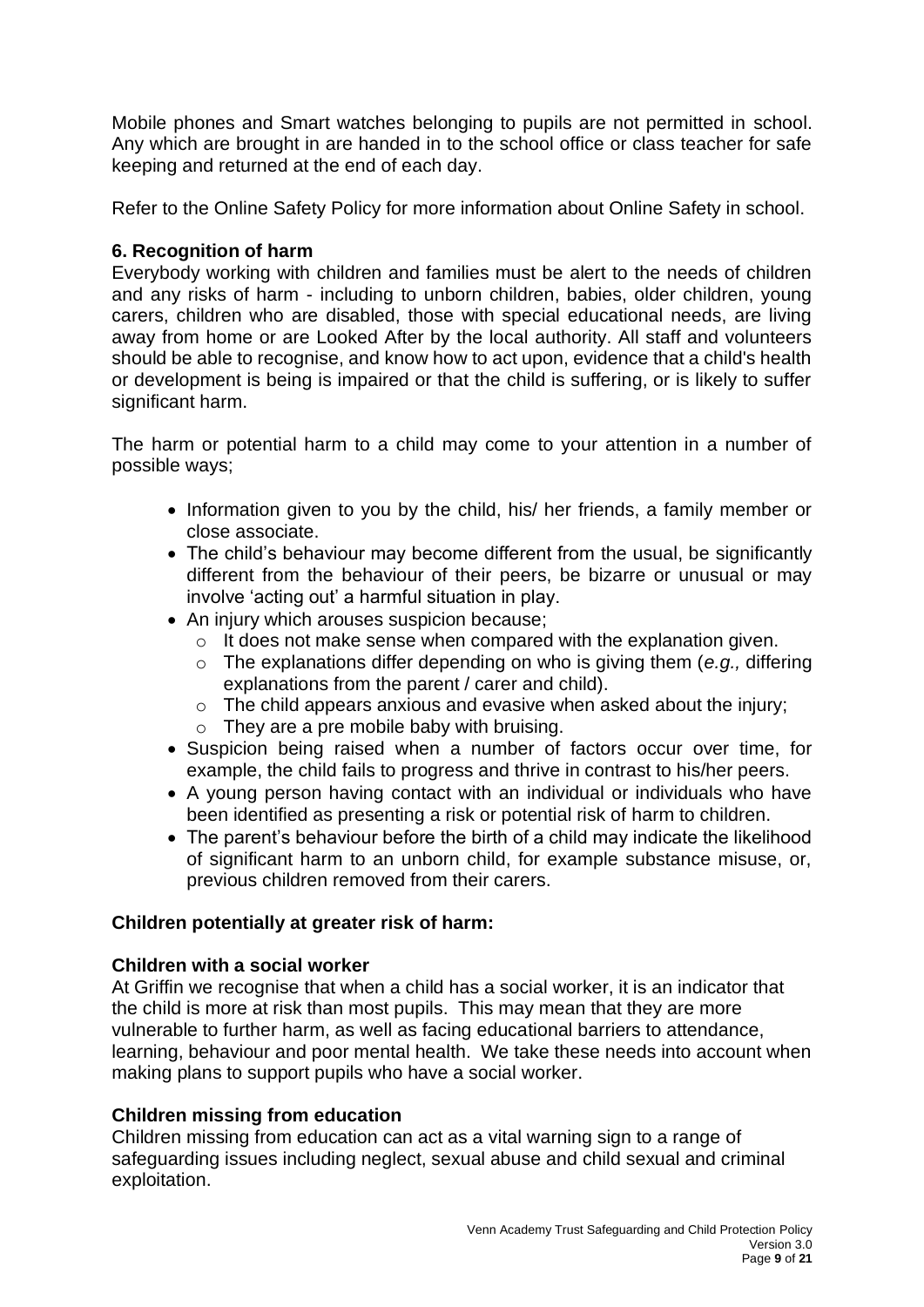# **Children with special educational needs (SEN) and disabilities or physical health needs**

All staff are aware that children with special educational needs and disabilities could have additional barriers that exist when recognising abuse and neglect. This could prevent them from keeping themselves safe and making disclosures. Extra pastoral support and attention will be put in place; and additional support for communication for pupils identified as needing this. All staff are aware to be vigilant and to report any changes in behaviour or any concerns they may have to the Designated Safeguarding Lead or Deputy Designated Safeguarding Lead.

## **Young carers**

Children and young people under 18 who provide or intend to provide care assistance or support to another family member are called young carers. They carry out on a regular basis, significant or substantial caring tasks and assume a level of responsibility, which would usually be associated with an adult. The person receiving care is often a parent but can also be a sibling, grandparent or other relative who is disabled, has some chronic illness, mental health problem or other condition connected with a need for care support or supervision. Young carers can be particularly vulnerable and, under the Children and Families Act (2014) are entitled to an assessment of their own needs by the local authority.

## **7. Acting on concerns**

No professional should assume that someone else will pass on information which they think may be critical to keeping a child safe. If a professional has concerns about a child's welfare and believes they are suffering or likely to suffer harm, then they have a responsibility to share the information with the Designated Safeguard Lead, Deputy or member of the Safeguarding team. In a case where they are not available, to the local authority children's social care (Working Together to Safeguard Children 2015). It is the responsibility of ALL staff, supply staff and volunteers to do this.

#### **Where a child is suffering, or is likely to suffer from harm, it is important that a referral to children's social care (and if appropriate the police) is made immediately.**

For more information about actions for where there are concerns about a child, information sharing and effective communication see appendices 1, 2 and 3.

# **Seeking Medical Attention**

If a child has a physical injury, and there are concerns about abuse, medical attention should be sought immediately by telephoning for an ambulance, attending the Emergency Department or Minor Injury Unit (depending on the severity of the injury). The procedures for referring a child to Children's Social Care should then be followed. Any safeguarding concerns should be shared with the Ambulance staff/Medical and Nursing staff in order that they can appropriately assess and treat the child, and share relevant information.

Contacting emergency services for urgent medical treatment must not be delayed for any reason.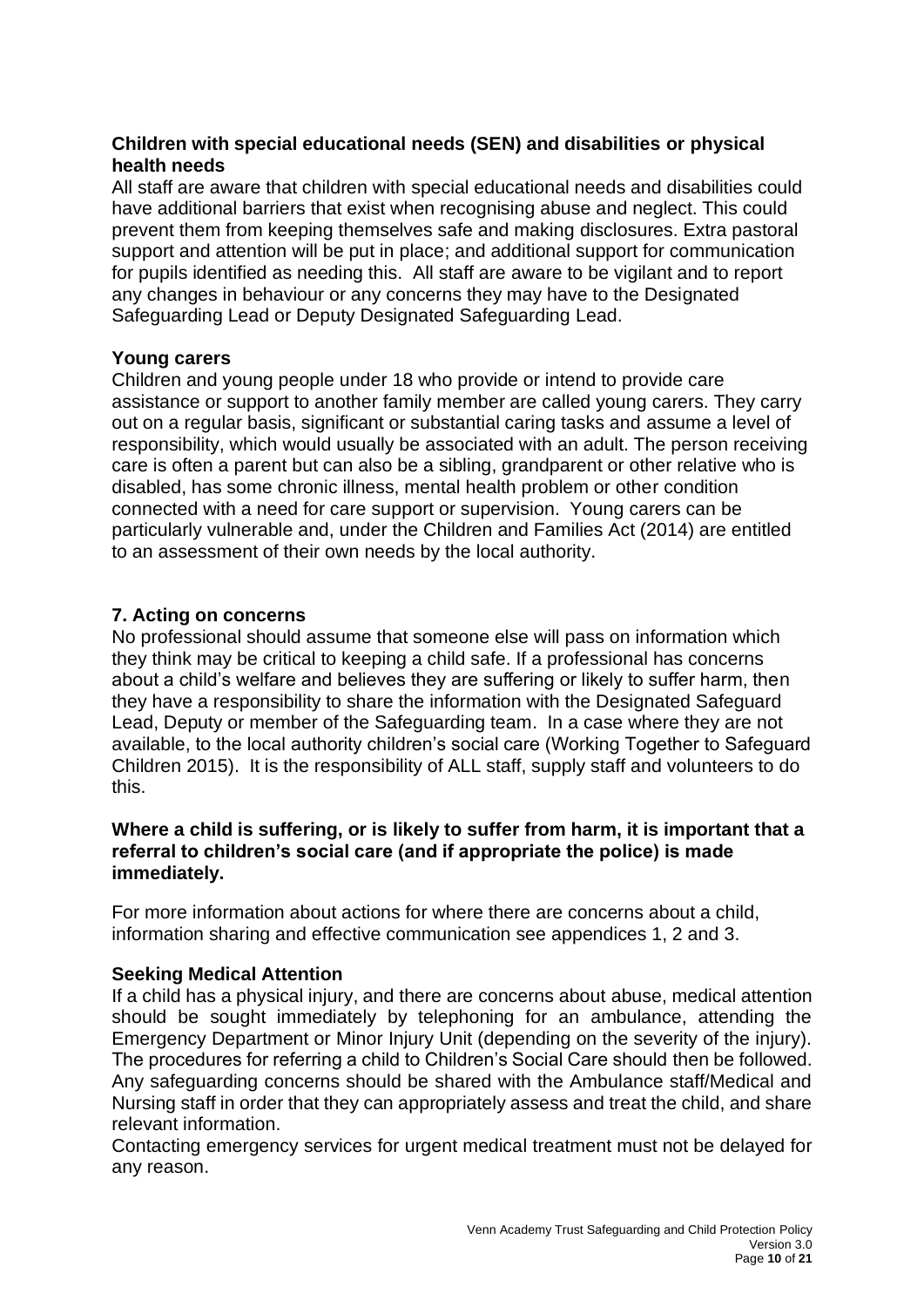## **Managing a disclosure**

- Listen to what the child has to say with an open mind.
- Do not ask probing or leading questions designed to get the child to reveal more.
- Never stop a child who is freely recalling significant events.
- Make note of the discussion, taking care to record the timing, setting and people present, as well as what was said.
- Do not ask children to write a statement.
- Never promise the child that what they have told you can be kept secret. Explain that you have responsibility to report what the child has said to someone else.
- The Designated Lead and Deputy for child protection or member of the Safeguarding Team within your organisation must be informed immediately.
- A verbal and written account needs to be completed on CPOMs to the Safeguarding Team with timings. This should be completed within 24 hours.

#### **FGM**

If a child makes a disclosure or visual evidence suggests that FGM appears to have been carried out on a pupil under 18 the staff member must report to the police. It will be rare for a staff member to see visual evidence, and they should **not** examine the victim.

#### **Peer on peer abuse:**

## o **Sexting (also known as youth produced sexual imagery)**

All incidents involving 'sexting' must be reported to the Designated Safeguard Lead or Deputy immediately. All staff are aware of the following procedures:

- **Never** view, download or share the imagery yourself, or ask a child to share or download – **this is illegal**
- If imagery has been viewed by accident, report this to DSL
- **Do not** delete the imagery or ask the young person to delete
- **Do not** ask the child to disclose information regarding the imagery. This is the responsibility of the DSL
- Do explain to them that you need to report it and reassure them that they will receive support and help from the DSL and Deputy DSL.

#### o **Upskirting**

This is a criminal offence (Voyeurism Offences Act, 12<sup>th</sup> April 2019) and must be reported to the police.

#### **Sexual violence and sexual harassment**

All victims should be reassured that they are being taken seriously and that they will be supported and kept safe. A victim should never be given the impression that they are creating a problem by reporting abuse, sexual violence or sexual harassment nor should a victim ever be made to feel ashamed for making a report. The response to a report from a child is important as this will either encourage or undermine the confidence of future victims to report or come forward.

Staff should be aware that children might not tell staff about their abuse and it maybe through an overheard conversation or a change in behaviour which identifies an issue.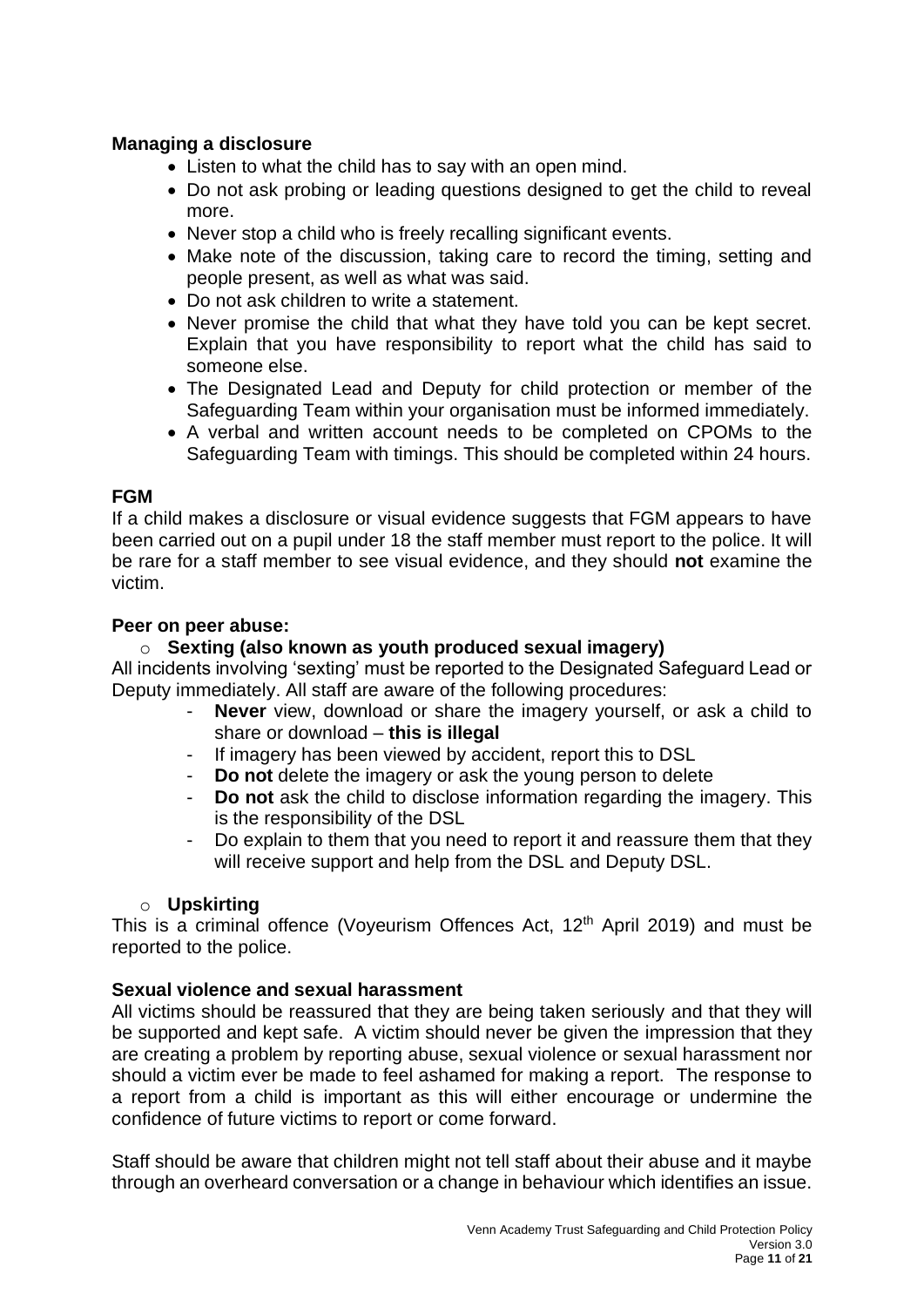The wishes and feelings of the child should be taken into account when determining what action to take and what services to provide.

**CPOMS** is an electronic recording systems and information can be transferred between schools. We use CPOMS as a way to record information regarding safeguarding and behaviour in school. We may also sometimes make a note of conversations parents and carers have had with staff.

Records of safeguarding on CPOMS should include:

- o A clear and comprehensive summary of the concern;
- o Details of how the concern was followed up and resolved;
- o A note of any action taken, decisions reached and the outcome

#### **8. Referring concerns about a child**

The Designated Safeguarding Lead or Deputy will act on behalf of Griffin Primary School in referring concerns or allegations of harm to Local Authority Early Help and Safeguarding Hub (EHASH) or the Protecting Vulnerable People Unit. In the case of it being out of hours the Emergency Duty Team should be contacted.

If the Designated Safeguarding Lead or Deputy is in any doubt about making a referral they will contact Early Help and Safeguarding Hub (EHASH) for advice. The name of the child and family should be kept confidential at this stage and will be requested if the enquiry proceeds to a referral.

It is not the role of the Designated Safeguarding Lead or Deputy to undertake an investigation into the concerns or allegation of harm. It is the role of the designated safeguarding lead to collate and clarify details of the concern or allegation and to provide this information to the Early Help and Safeguarding Hub (EHASH), or Locality Team if Children's Social Care is already involved, whose duty it is to make enquiries in accordance with Section 47 of the Children Act 1989.

The Designated Safeguarding Lead or Deputy will liaise with the three safeguarding partners and other agencies in line with Working Together to Safeguard Children (2015) and use NPCC – When to Call the Police to understand when the police should be called.

#### **FGM**

Section 5B of the Female Genital Mutilation Act 2003 (as inserted by section 74 of the Serious Crime Act 2015) places a statutory duty upon **teachers** along with regulated health and social care professionals in England and Wales, to report to the police where they discover (either through disclosure by the victim or visual evidence) that FGM appears to have been carried out on a girl under 18. Those failing to report such cases will face disciplinary sanctions.

Teachers **must** personally and immediately report to the police cases where they discover that an act of FGM appears to have been carried out. Unless the teacher has good reason not to, they should discuss any such case with the Designated Safeguard Lead, or Deputy, and involve children's social care as appropriate.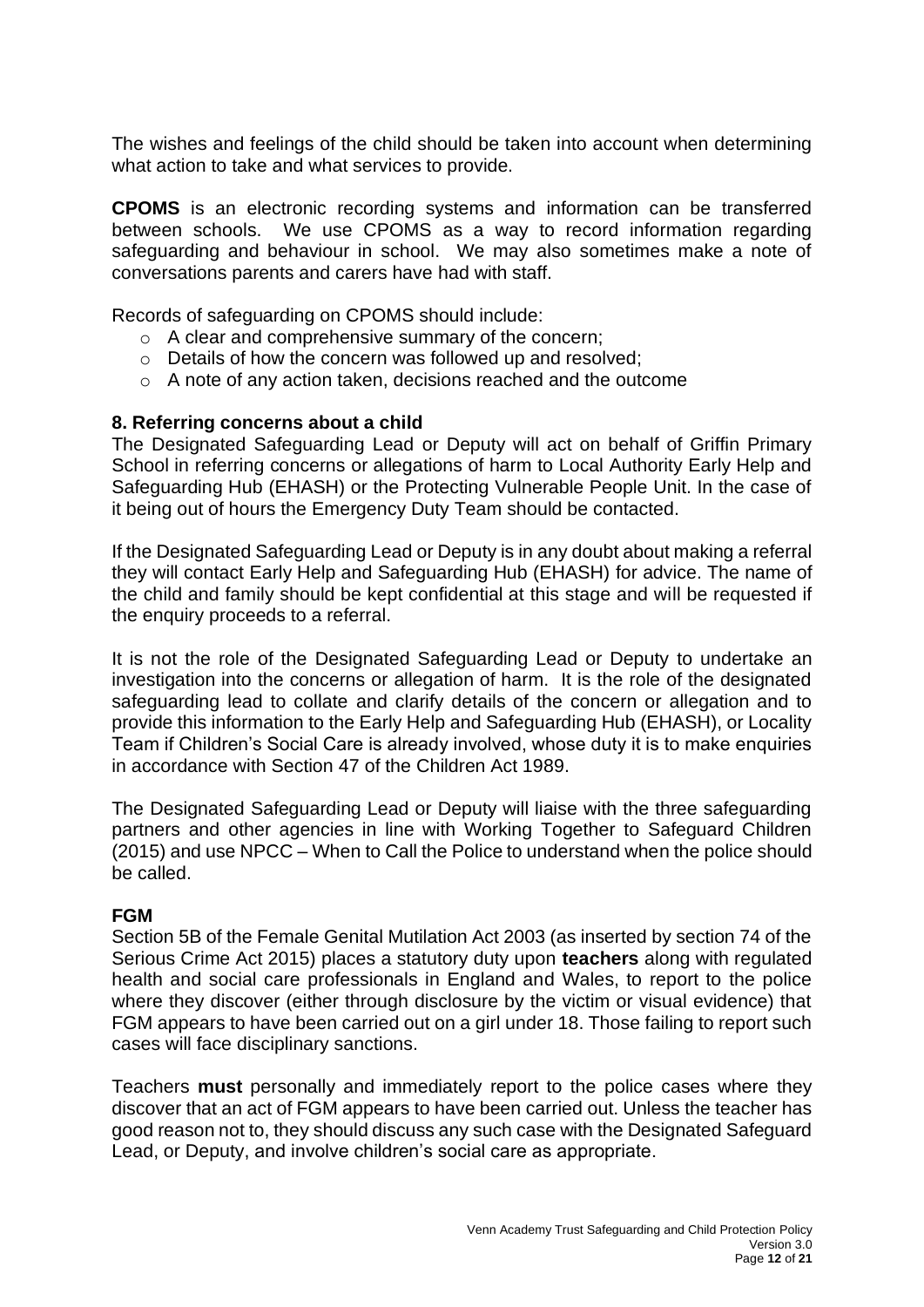# **Consent**

Issues of consent should always be considered.

Before making a referral, parents/carers must be informed that you are making contact with Children's Social Care – including the reasons for you doing this – and be asked to give consent to the referral being made. This includes protecting a child from Significant Harm.

There are circumstances when it may appropriate to dispense with the requirement to obtain consent to share information; this includes when:

- Discussion with the parents/ carers could place the child or other family members at risk ;
- The child is in immediate danger (e.g. requires medical attention)
- Discussion with parents / carers may place you or another member of staff at risk

It should be noted that when parents, carers or child may not agree to information being shared, but this does not prevent professionals from being able to make a referral where child protection concerns persist. When sharing information without consent it is important to record why any such decision has been made.

#### **The Hull Safeguarding Children's Partnership Contact and Referral Form**

All telephone referrals made by professionals should be followed, within 48 hours by a written referral giving specific and detailed information. A template Contact and Referral Form has been developed for this purpose.

If you have secure email the form should be sent to Early Help and Safeguarding Hub (EHaSH) ehash@hullcc.gov.uk

Early Help referrals are through the online portal. [www.hull.gov.uk/early.help-family](http://www.hull.gov.uk/early.help-family-support)[support](http://www.hull.gov.uk/early.help-family-support)

#### **Children's Social Care Action following a Referral**

Children's Social Care should acknowledge **a written referral within one working day** of receiving it. If the referrer has not received an acknowledgement within **3 working days**, they should contact Children's Social Care again.

#### **9. Allegations against staff members / volunteers**

If any member of staff or volunteer has concerns about the behaviour or conduct of another individual working within the group or organisation such as:

- Behaved in a way that has harmed, or may have harmed a child;
- Possibly committed a criminal offence against, or related to, a child or
- Behaved towards a child or children in a way that indicates s/he is unsuitable to work with children. This could include children within the employee's workplace or outside of it, including their own children.

The nature of the allegation or concern should be reported to the Executive Head, Head of School or Chair of Governors for dealing with allegations within the organisation immediately.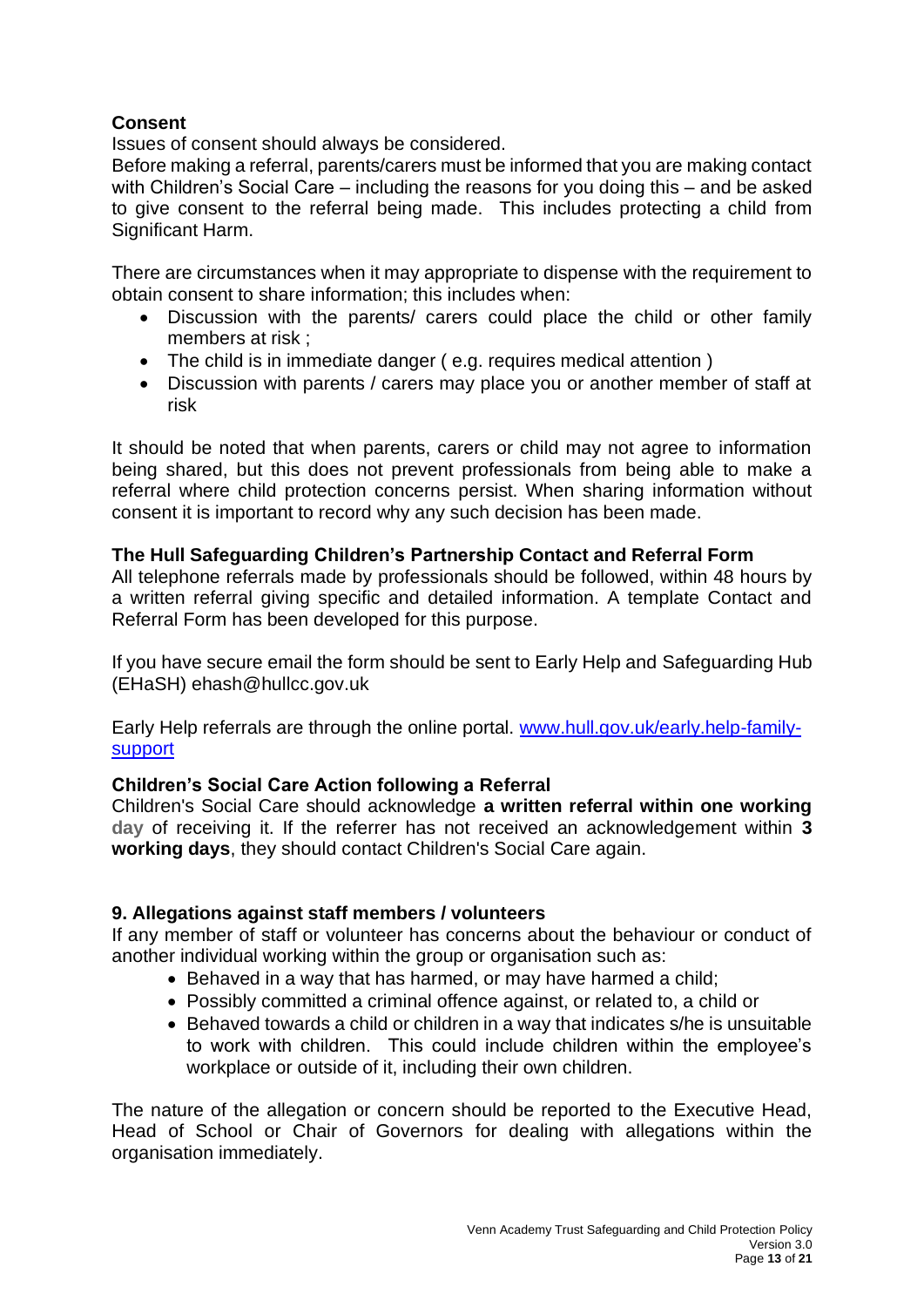The Designated Officer for your organisation will report the matter to the Local Authority Designated Officer (LADO).

In the event of an allegation against a supply teacher, this allegation should be dealt with properly. In no circumstances will the school cease to use a supply teacher due to safeguarding concerns without finding out the facts and liaising with the Local Authority Designated Officer (LADO). Agencies should be fully involved, with the school taking the lead in order to collect facts. The school will inform any agency used of its process for managing allegations.

There may be concerns which do not meet the harm threshold which are termed lowlevel concerns. The term 'low-level' does not mean that it is insignificant.

Examples of such low-level behaviour could include, but are not limited to:

- being over friendly with children;
- having favourites;
- taking photographs of children on their mobile phone;

• engaging with a child on a one-to-one basis in a secluded area or behind a close door; or,

• using inappropriate sexualised, intimidating or offensive language.

All staff should be clear about what appropriate behaviour is, and are confident in distinguishing expected and appropriate behaviour from concerning, problematic or inappropriate behaviour, in themselves and others. Any concerns, however low-level should be reported to the Designated Safeguarding Lead or Deputy.

## **Allegations against staff in their personal lives or which occur in the community**

If an allegation or concern arises about a member of staff, outside of their work with children, and this may present a risk of harm to child/ren for whom the member of staff is responsible, the general principles outlined in this policy will still apply.

If the member of staff lives in a different authority area to that which covers their workplace, liaison should take place between the relevant agencies in both areas and a joint Strategy Meeting / Discussion or Professional's Meeting should be held.

In some cases, an allegation of abuse against someone closely associated with a member of staff (e.g. partner, member of the family or other household member) may present a risk of harm to child/ren for whom the member of staff is responsible. In these circumstances, a Strategy or Professional's Meeting / Discussion should be held to consider:

- The ability and/or willingness of the member of staff to adequately protect the child/ren;
- Whether measures need to be put in place to ensure their protection;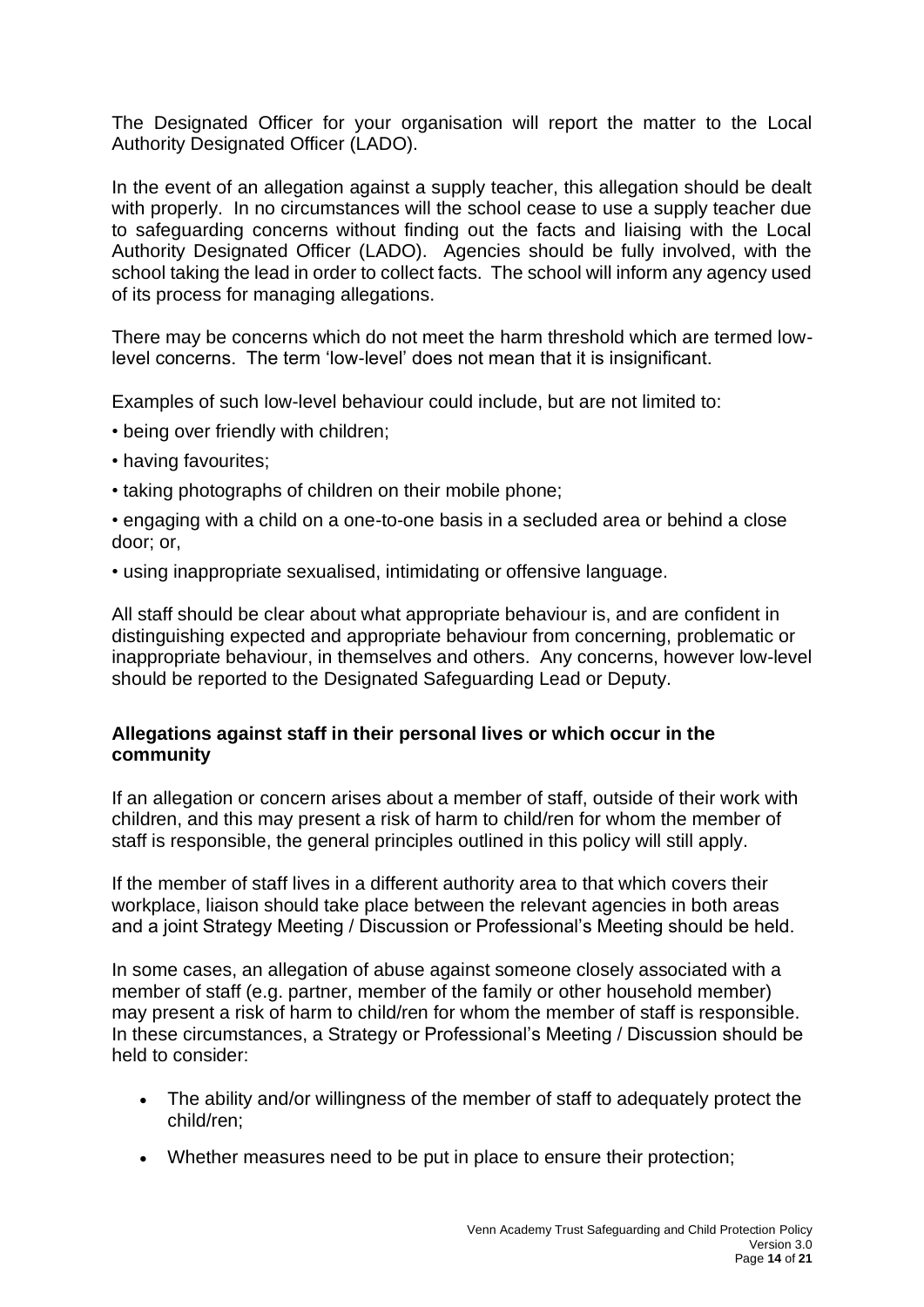• Whether the employment role of the member of staff is compromised.

## **10. Allegations of abuse made against other children**

A child can be abused by other children. This is generally referred to as peer on peer abuse and can take many forms. Below is a list of possible types:

- o Bullying, including cyberbullying
- o Sexual violence
- o Sexual harassment
- o Physical abuse or causing physical harm
- o Sexting
- o Initiating/hazing type violence and rituals
- o Upskirting

Peer on peer abuse should never be tolerated and should never be passed as 'banter' or 'part of growing up'. It is essential that all victims are reassured that they are being taken seriously and they will be supported and kept safe. If staff have a concern regarding a child or a child makes a report to then, they should follow the same referral process as stated in this policy in section 8. If it is felt that a criminal act has been committed this needs to be reported to the police. All acts of peer on peer abuse will be investigated and dealt with through the Safeguarding team as well as the Executive Head of School and Head of School.

The school ensures children are knowledgeable and have an understanding of risks of abuse and harm, as well as what to do if it happens. This is through the school ethos, behaviour policy, assemblies, workshops and PSHE curriculum. The children are taught to care and respect each other.

#### **Sexual violence and sexual harassment between children in schools**

Sexual violence and sexual harassment can occur between two children of any age and sex. It can also occur through a group of children sexually assaulting or sexually harassing a single child or group of children.

Staff are aware that children who are victims of sexual violence and sexual harassment will likely find this experience stressful and distressing. All victims are taken seriously and offered support by the schools safeguarding team and other agencies. Staff are also aware that some groups are potentially more at risk, for example girls, children with SEND and LGBTQ+ children.

All staff are aware of the importance of:

- o making clear that sexual violence and sexual harassment is not acceptable, will never be tolerated and is not an inevitable part of growing up;
- o not tolerating or dismissing sexual violence or sexual harassment as 'banter', 'part of growing up', 'just having a laugh' or 'boys being boys':
- o challenging behaviours (potentially criminal in nature), such as grabbing bottoms, breast and genitalia, flicking bras and lifting up skirts. Dismissing or tolerating such behaviours risks the normalising.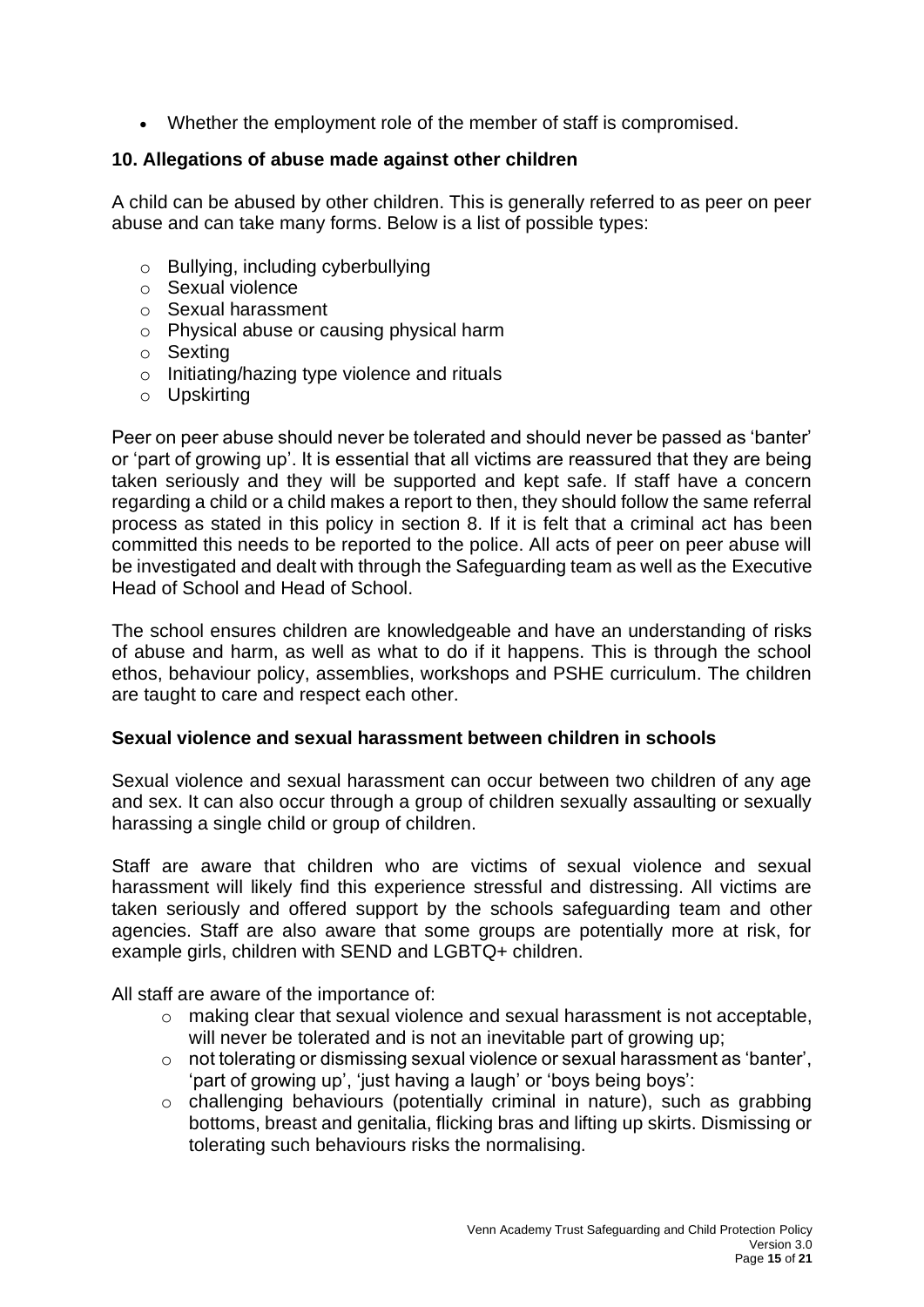# **11. Recruitment and selection**

When recruiting paid staff and volunteers it is important to always follow the processes set out in the organisation's safer recruitment policy. This will ensure potential staff and volunteers are screened for their suitability to work with children and young people.

## **Griffin Primary School recruitment policy**

The Disclosure and Barring Service (DBS) helps employers make safer recruitment decisions and prevents unsuitable people from working with vulnerable groups, including children.

<https://www.gov.uk/government/organisations/disclosure-and-barring-service/about>

A person who is barred from working with children or vulnerable adults will be breaking the law if they work or volunteer, or try to work or volunteer with those groups. If Griffin Primary School knowingly employs someone who is barred to work with those groups they will also be breaking the law. If there is an incident where a member of staff or volunteer has to be dismissed because they have harmed a child or vulnerable adult, or would have been if they had not left, Griffin Primary School will notify the DBS.

#### **Section 128**

All management staff within the academy are checked against the Section 128 barring list held on the NCTL website.

#### **11. Contacts**

Hull Children's Social Care (Local Authority) Early Help and Safeguarding Hub (EHASH) (01482) 448879 Emergency Duty Team (out of office hours) (01482) 300304 Local Authority Designated Officer (01482) 790933 Protecting Vulnerable People Unit 101 Hull Safeguarding Children's Partnership (01482) 379090 [www.hullsafeguardingchildren.co.uk](http://www.hullsafeguardingchildren.co.uk/)

| www.hullsafequardingchildren.co.uk        |                 |
|-------------------------------------------|-----------------|
| <b>East Riding of Yorkshire</b>           |                 |
| Children's Social Care (Local Authority)  |                 |
| <b>Referrals</b>                          | (01482) 395500  |
| For Help and Advice                       | (01482) 393339  |
| Emergency Duty Team (out of office hours) | (01377) 241273  |
| <b>Local Authority Designated Officer</b> | (01482) 396999  |
| <b>Police Public Protection Team</b>      | 101             |
| East Riding Safeguarding Children Board   | (01482)396998/9 |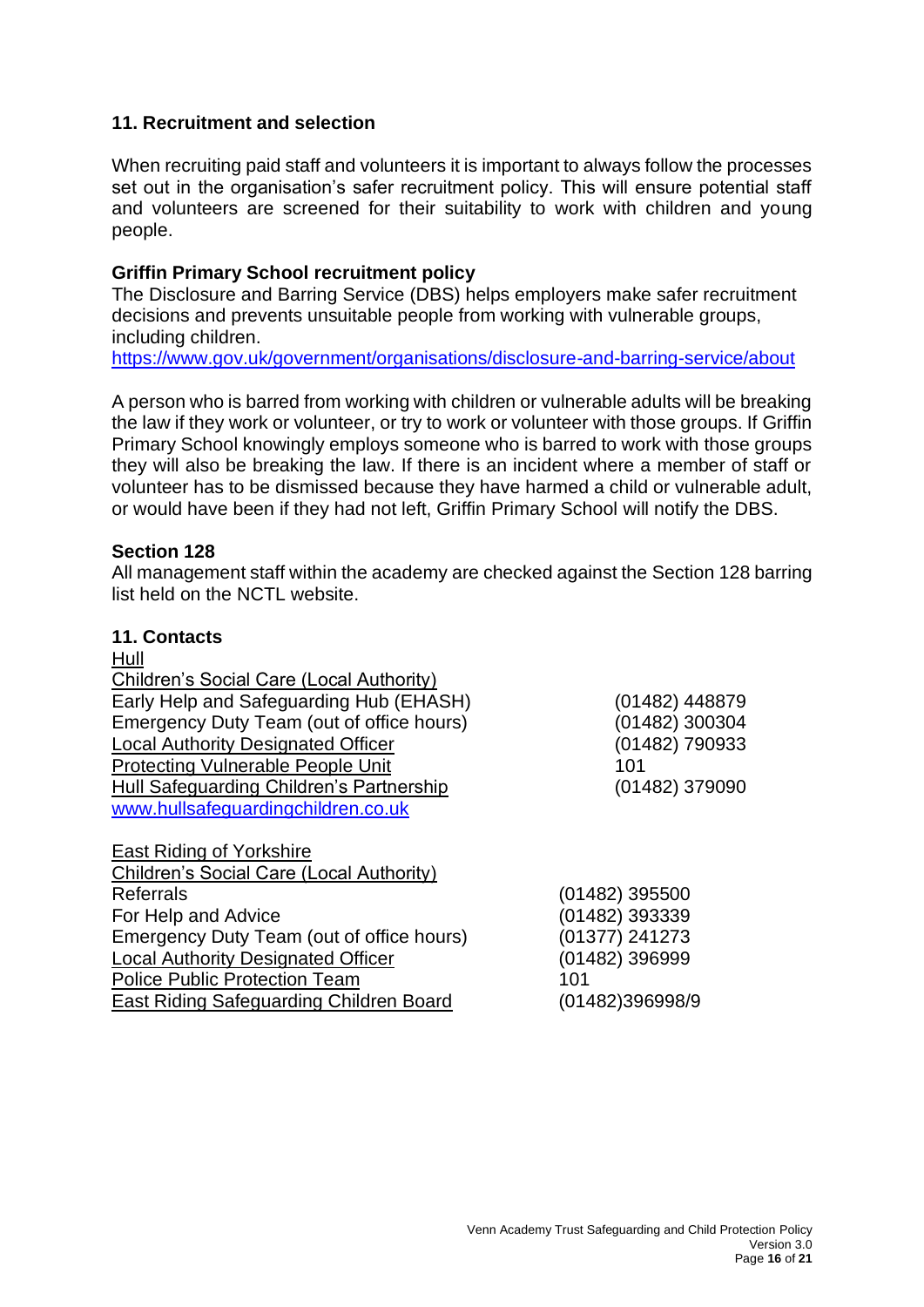# **Appendix 1**



safeguarding lead (or deputies) as required), and re-refer if appropriate, to ensure the child's circumstances improve - the child's best interests must always come first

#### Actions where there are concerns about a child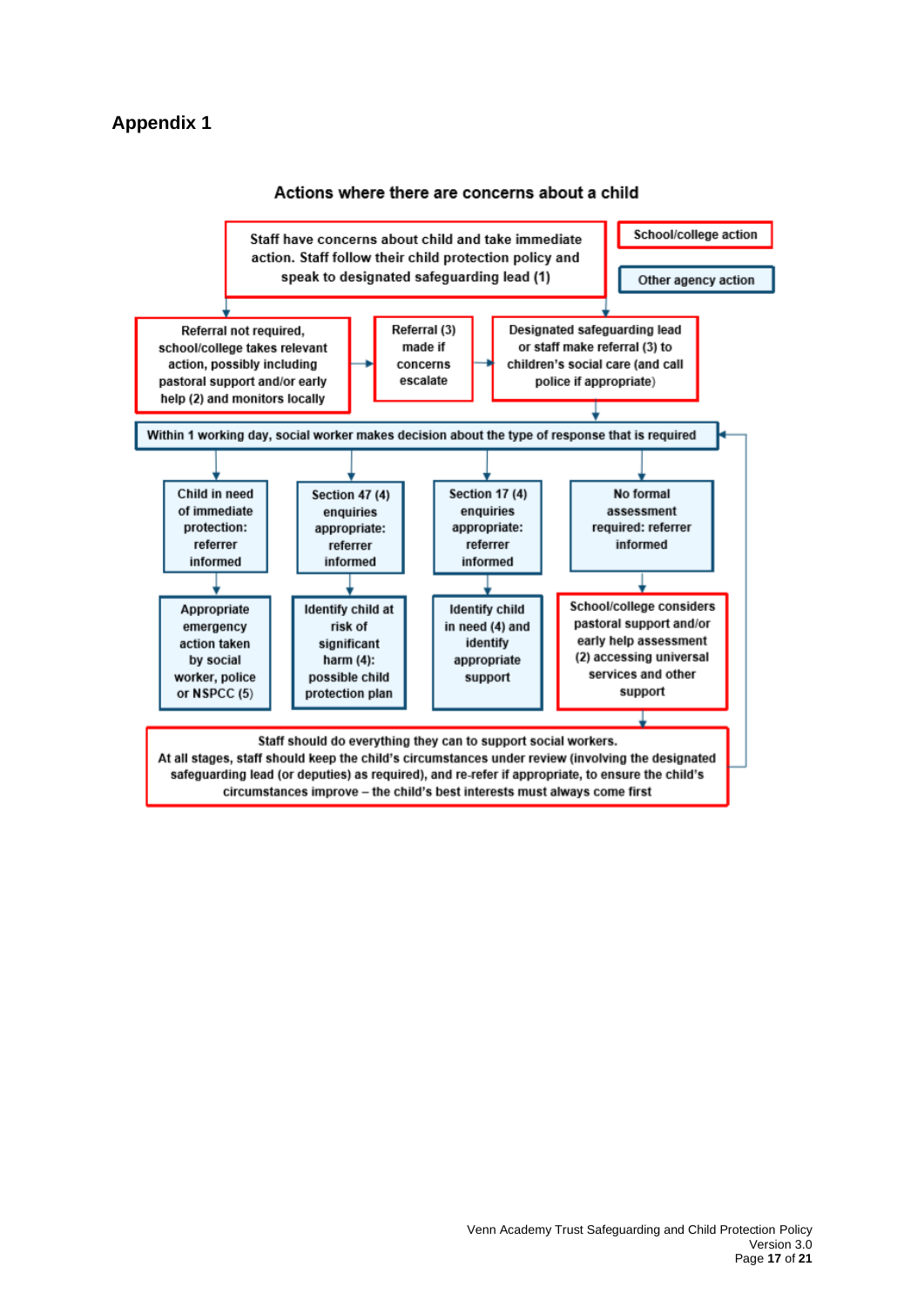# **Appendix 2**

#### **Seven Golden rules of information sharing**

*Information sharing- Advice for practitioners providing safeguarding services to children, young people, parents and carers (Department for Education, March 2015)*  has been produced to support practitioners in the decisions they take when sharing *information to reduce the risk of harm to children and young people.*

Below are the 7 golden rules of information sharing that this guidance recommends.

*1. Remember that the Data Protection Act 1998/GDPR 2018 and human rights law are not barriers to justified information sharing, but provide a framework to ensure that personal information about living individuals is shared appropriately.*

*2. Be open and honest with the individual (and/or their family where appropriate) from the outset about why, what, how and with whom information will, or could be shared, and seek their agreement, unless it is unsafe or inappropriate to do so.*

*3. Seek advice from other practitioners if you are in any doubt about sharing the information concerned, without disclosing the identity of the individual where possible.*

*4. Share with informed consent where appropriate and, where possible, respect the wishes of those who do not consent to share confidential information. You may still share information without consent if, in your judgement, there is good reason to do so, such as where safety may be at risk. You will need to base your judgement on the facts of the case. When you are sharing or requesting personal information from someone, be certain of the basis upon which you are doing so. Where you have consent, be mindful that an individual might not expect information to be shared.*

*5. Consider safety and well-being: Base your information sharing decisions on considerations of the safety and well-being of the individual and others who may be affected by their actions.*

*6. Necessary, proportionate, relevant, adequate, accurate, timely and secure: Ensure that the information you share is necessary for the purpose for which you are sharing it, is shared only with those individuals who need to have it, is accurate and up-to-date, is shared in a timely fashion, and is shared securely (see principles).*

*7. Keep a record of your decision and the reasons for it – whether it is to share information or not. If you decide to share, then record what you have shared, with whom and for what purpose*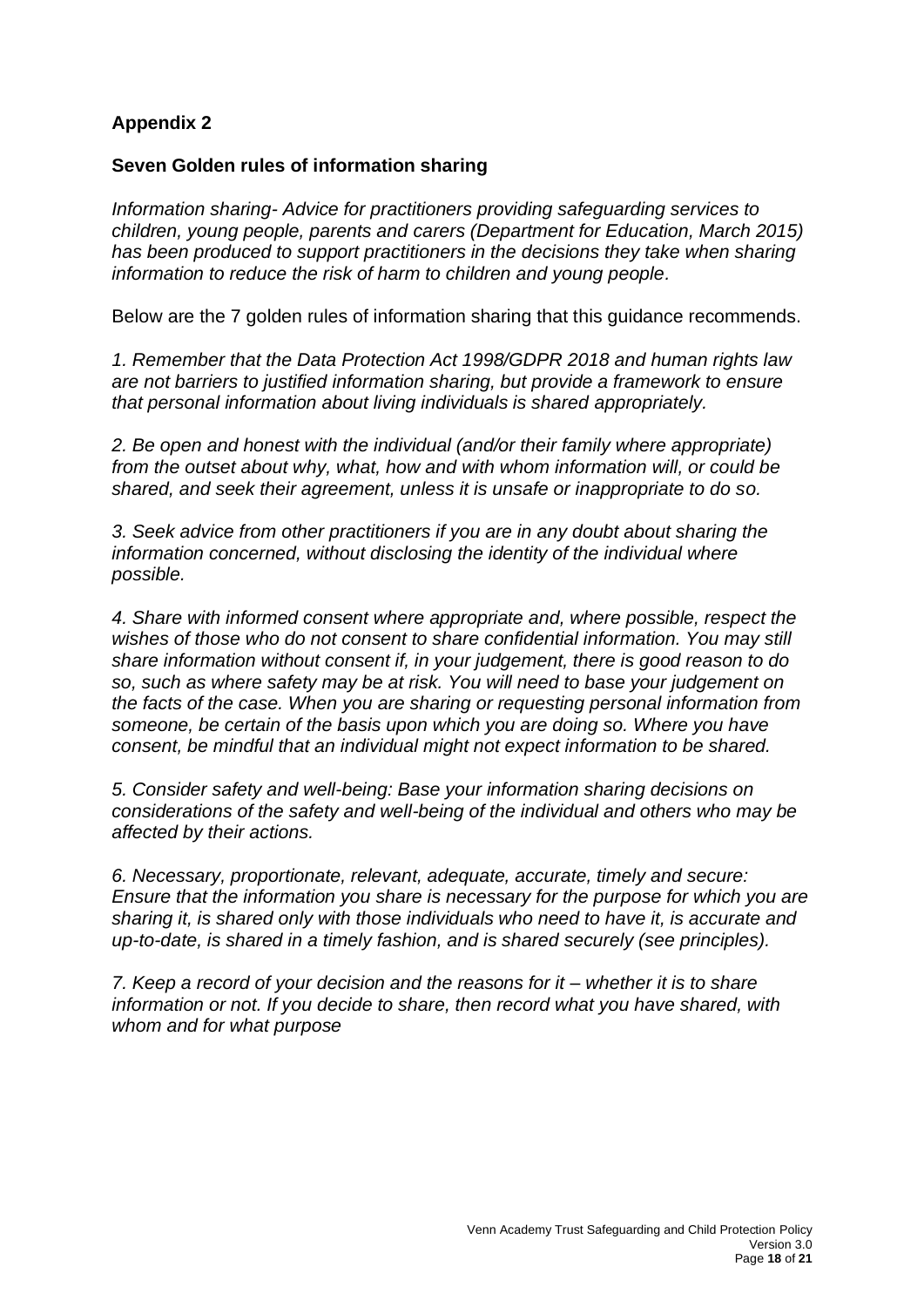# **Appendix 3 - Considerations when Contacting another Agency/Service**

# **1) Effective Communication between Agencies**

Effective communication requires a culture of listening to and engaging in, dialogue within and across agencies. It is essential that all communication is as accurate and complete as possible and clearly recorded.

Accuracy is key; without it effective decisions cannot be made. Equally, inaccurate accounts can lead to children remaining unsafe, or to the possibility of wrongful actions being taken that affect children and adults

Before contacting another agency, think about why you are doing it, is it to:

# • **Share Information**

To share information is the term used to describe the situation where practitioners use their professional judgement and experience on a case by case basis to decide whether and what personal information to share with other practitioners in order to meet the needs of a child or young person.

Decisions to request and share information must be considered in terms of whether they are necessary and proportionate.

# • **Signpost to Another Service**

The definition to signpost is to indicate direction towards. It is an informal process whereby a professional or a family is shown in the direction of a service.

If someone is signposted to a service it is because accessing the service may enhance the family's quality of life, but there would be no increased risk to the child or young person should the service not be accessed.

No agency is responsible for the monitoring or recording of signposting.

#### • **Seek Advice and Guidance**

Seeking advice and guidance at any time, making a general query or perhaps consulting with a specialist colleague within your own organisation (or from another agency) may enhance the work that you are doing with a child, young person or family at any stage. It could be that you want further information about services available or that you want some specialist advice or perhaps need to consult about a particular issue or query for instance to ask if making a referral is appropriate.

The name of the child and family should be anonymised at this stage unless agreement to share the information has already been obtained.

It is vital that you record that you have sought information and advice in your own records. The agency you are contacting may not record this information, particularly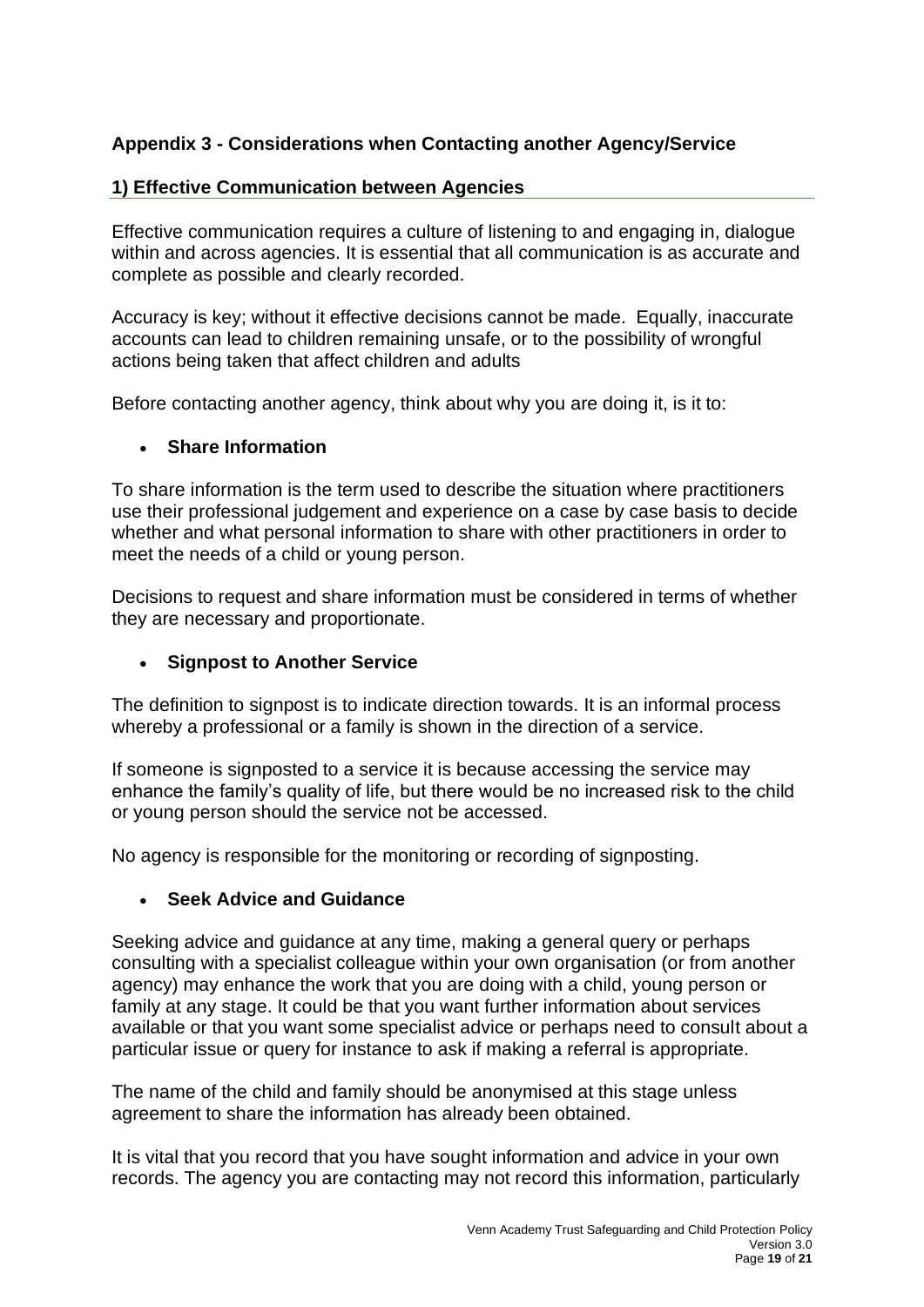if the case is not open or active with them. It should be agreed between agencies in this situation as to who records what information.

At the end of the conversation both parties must be clear about the next course of action.

# • **Facilitate Access to a Service**

If you think that a family may benefit from a service then directing, signposting or facilitating is appropriate. For example, a family approaches your service and asks for some advice about leisure activities in the local area. You give them the information and directions to the nearest open access leisure centre.

# • **Refer a Child or Family**

If you think that by not accessing a particular service, a child's situation could deteriorate then a referral is appropriate. However, a referral is only the start of the process. You as the referrer have a responsibility to monitor that the service has been taken up and the child's situation has improved.

Sometimes you may need to draw on other support services, for example when an intervention has not achieved the desired outcomes and the child/young person requires more specialist or sustained support.

A specific gap in services to meet a need or any level of concern warrants follow up and monitoring to ensure there is no risk to children.

At the end of the conversation both parties must be clear about the outcome and the next course of action.

# **2) Professional Differences**

Where there are any professional differences about a particular decision, course of action or lack of action you should consult with a Senior Manager within your own organisation about next steps. **[Resolving Interagency Disagreements Guidance](http://hullscb.proceduresonline.com/chapters/p_resolving.html)**

# **3) Recording**

Well kept records about work with a child and his or her family provide an essential underpinning to good professional practice. Records should be clear, accessible and comprehensive, with judgements made and decisions and interventions carefully recorded. Where decisions have been taken jointly across agencies, or endorsed by a manager, this should be made clear.

You should record your decision and the reasons for it, whether or not you decide to share information. If the decision is to share, you should record what information was shared and with whom.